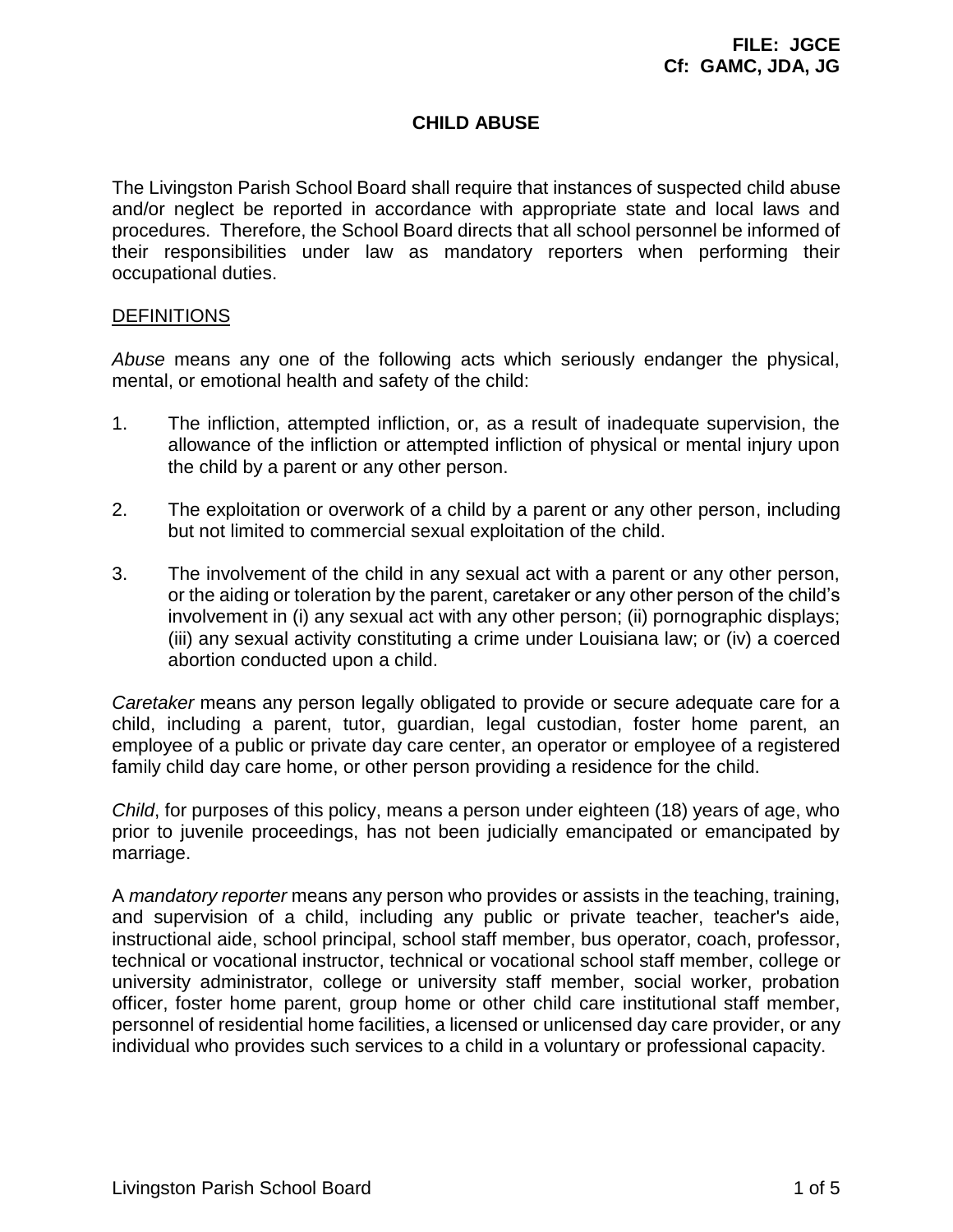A *permitted reporter* means any other person having cause to believe that a child's physical or mental health or welfare is endangered as a result of abuse or neglect.

*Neglect* means the refusal or unreasonable failure of a parent or caretaker to supply the child with necessary food, clothing, shelter, care, treatment, or counseling for any injury, illness, or condition of the child, as a result of which the child's physical, mental, or emotional health and safety is substantially threatened or impaired. Neglect includes prenatal neglect. In accordance with statutory provisions, the inability of a parent or caretaker to provide for a child due to inadequate financial resources shall not, for that reason alone, be considered neglect. Whenever, in lieu of medical care, a child is being provided treatment in accordance with the tenets of a well-recognized religious method of healing which has a reasonable, proven record of success, the child shall not, for that reason alone, be considered to be neglected or maltreated. However, nothing herein shall prohibit the court from ordering medical services for the child when there is substantial risk of harm to the child's health or welfare.

## PROCEDURE FOR REPORTING CHILD ABUSE OR NEGLECT

A *permitted reporter* shall make a report through the designated state child protection reporting hotline phone number or in person at any child welfare office of the state.

A *mandatory reporter*, notwithstanding any claim of privileged communication, who has cause to believe that a child's physical or mental health or welfare is endangered as a result of abuse or neglect or that abuse or neglect was a contributing factor in a child's death, in accordance with statutory provisions, shall immediately report suspected abuse/neglect in accordance with the following guidelines:

- 1. Reports in which the abuse or neglect is believed to be perpetrated by a parent or caretaker, a person who maintains an interpersonal dating or engagement relationship with the parent or caretaker or a person living in the same residence with the parent or caretaker as a spouse whether married or not, the mandatory reporter shall make the report to the Department of Children and Family Services through the designated state child protection reporting hotline telephone number, via the Department of Children and Family Services *Mandated Reporter Portal* online, or in person at any child welfare office.
- 2. Reports in which the abuse or neglect is believed to be perpetrated by someone other than a caretaker, a person who maintains an interpersonal dating or engagement relationship with the parent or caretaker, or a person living in the same residence with the parent or caretaker as a spouse whether married or not, and the caretaker is not believed to have any responsibility for the abuse or neglect shall be made immediately to a local or state law enforcement agency.
- 3. Dual reporting to both the Louisiana Department of Child and Family Services and the local or state law enforcement agency is permitted.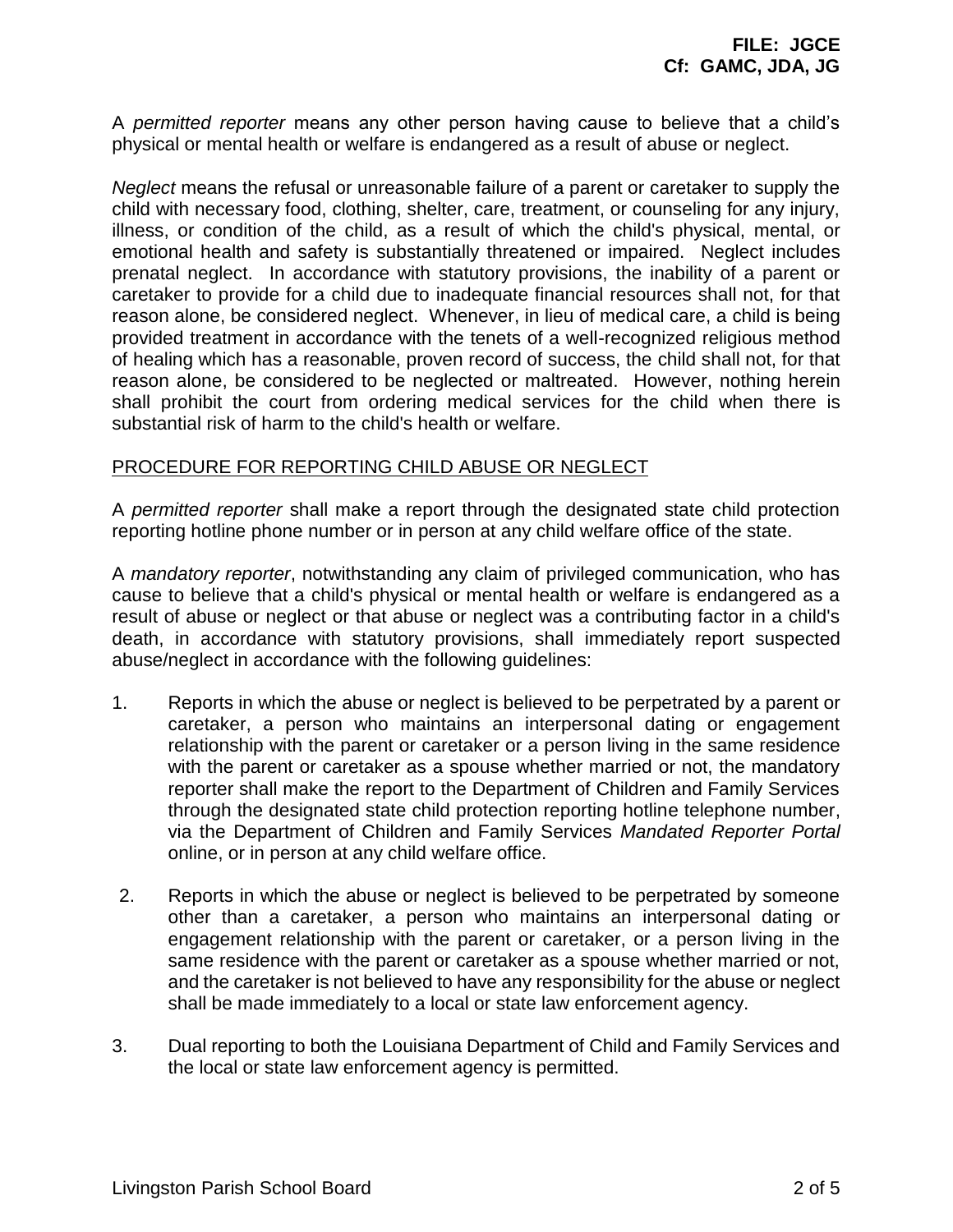4. A report made to the Louisiana Department of Children and Family Services by facsimile does not relieve the reporter of his/her duty to report in accordance with the applicable requirements.

### Reporting Procedure

- 1. If the initial report was in oral form, it shall be followed by a written report made within five (5) days via the online *Mandated Reporter Portal* of the Department of Children and Family Services, or by mail to the centralized intake unit of the Department at the address provided on the website of the Department, or, if necessary, to the local law enforcement agency to whom the initial report was made.
- 2. The report shall contain the following information if known by the reporter:
	- A. The name, address, age, sex, and race of the child.
	- B. The nature, extent, and cause of the child's injuries or endangered condition, including any previous known or suspected abuse to this child or the child's siblings.
	- C. The name and address of the child's parent(s) or other caretaker.
	- D. The names and all the ages of all other members of the child's household.
	- E. The name and address of the reporter.
	- F. An account of how this child came to the reporter's attention.
	- G. Any explanation of the cause of the child's injury or condition offered by the child, the caretaker, or any other person.
	- H. The number of times the reporter has filed a report on the child or the child's siblings.
	- I. Any other information which the reporter believes might be important or relevant.
- 3. The report shall also name the person or persons who are thought to have caused or contributed to the child's condition, if known, and the report shall contain the name of such person if he/she is named by the child.
- 4. The reporter shall also immediately notify the principal or his/her designee of the school attended by the child of the fact that a report had been filed and the agency(ies) to which it was reported.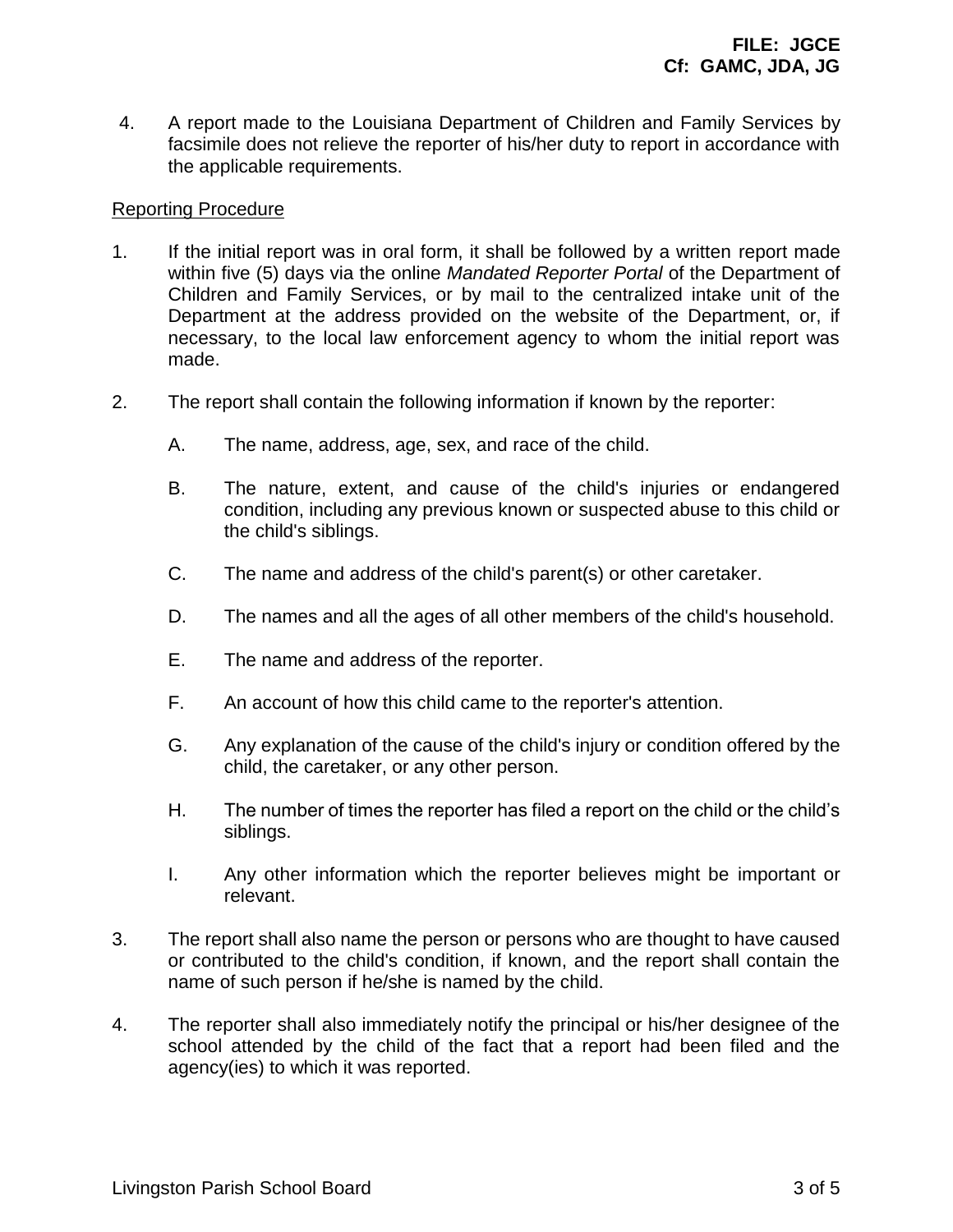### INVESTIGATION OF REPORTS

Admission of the investigator on school premises or access to the child in school shall not be denied by school officials.

### ALLEGATION AGAINST SCHOOL EMPLOYEES OR VOLUNTEERS

When an employee is accused of the use of impermissible corporal punishment or moral offenses involving students, the principal shall initiate an investigation (see procedures under policy *GAMC, Employee Investigations*). If the offender is a central office employee, or principal, the immediate supervisor will initiate an investigation.

Upon any school employee receiving a report of, or information about, child abuse, against another school employee or volunteer, and the employee receiving said information has cause to believe the truthfulness thereof, the reporting procedure as outlined in this policy shall be followed, depending upon whether the employee or volunteer is considered a caretaker or someone other than a caretaker.

The school employee shall also, as soon as reasonably possible, notify the appropriate immediate supervisor of the accused individual, and that supervisor in turn will as soon as reasonably possible, notify the Superintendent or his/her designee. The Superintendent and the School Board's attorney will determine what appropriate action the school system may take over and above the investigation being conducted by the appropriate state agency. In any incident involving an employee or volunteer which is reported to the Superintendent or designee, the person shall be removed from all activities involving direct contact with students until the matter is resolved.

## ALLEGATIONS OF SEXUAL OFFENSES

The Superintendent or his/her designee shall be required to notify the local law enforcement agency of any allegation made by a student of the commission of a sex offense as defined by La. Rev. Stat. Ann. §15:541. Such notification shall be made by the Superintendent or his/her designee within twenty-four (24) hours of the time the student notified the Superintendent or other appropriate personnel. Any school employee who receives information from a student concerning the possible commission of a sexual offense shall immediately comply with the reporting procedure outlined in this policy and inform the Superintendent or his/her designee.

### **CONFIDENTIALITY**

The circumstances and information of the initial report, the fact that a report was made to an agency, and the written report shall be held in confidence and shall not be disseminated to third parties other than those persons or agencies designated by this policy or required by state law. Any written report or other written information regarding the report shall be kept in a confidential file separate from the child's routine school